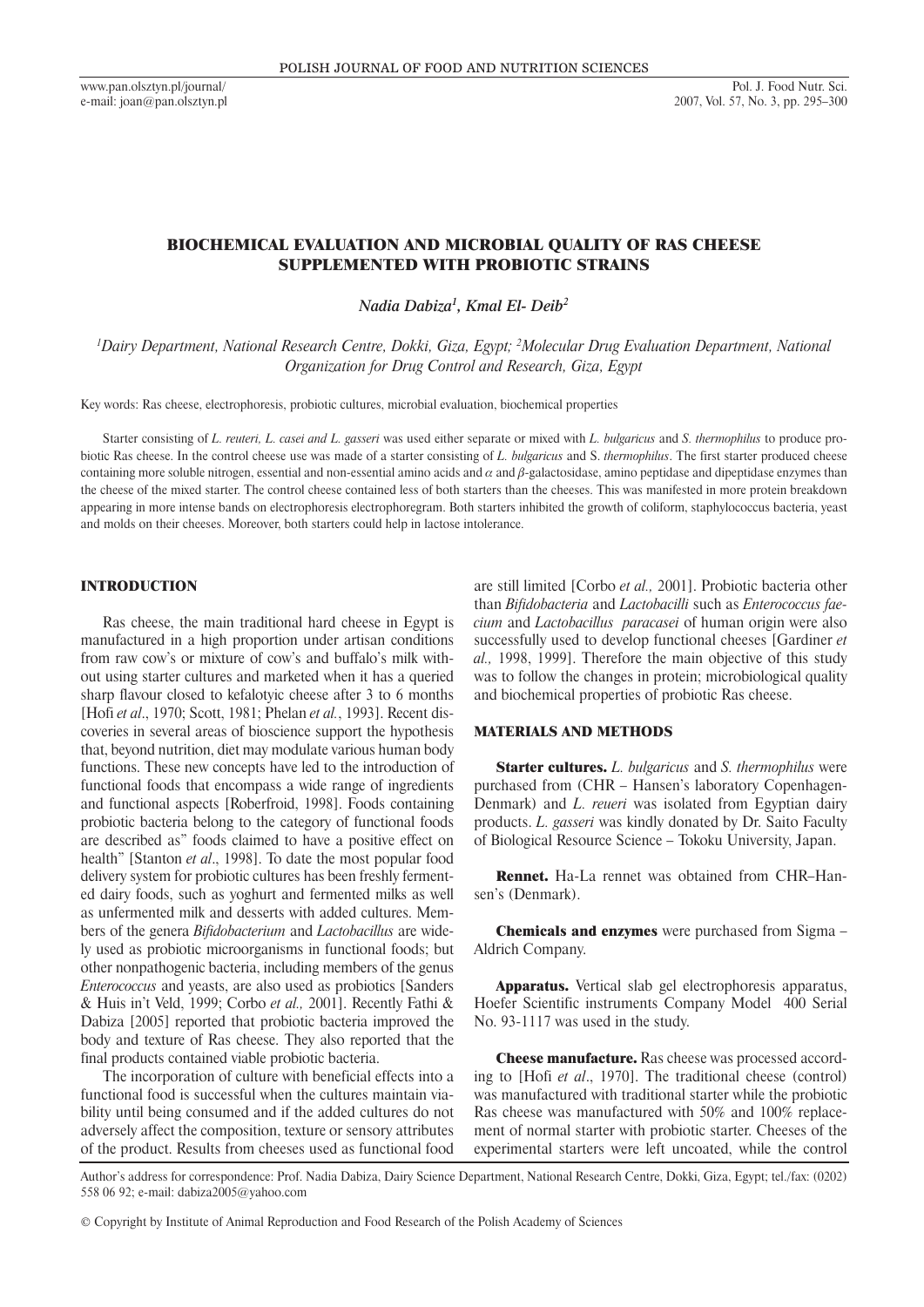cheese was coated with plastic containing 0.05% natamycin (CESKA WL 500.0400). Ripening was carried out at  $12\pm2\degree C$ and 90% relative humidity for 4 months. Cheese was analysed fresh at 15, 30, 60, 90 and 120 days of ripening.

**Microbiological analysis.** Twenty grams of cheese were first homogenized in 180 mL of sodium citrate solution for 1 min. Subsequent serial dilutions were made in Ringer's solution. Nutrient agar was used for counting aerobic psychrotrophic bacteria at 7°C for 10 days and mesophilic bacteria at 32°C for 48 h, Baird parker agar supplemented with egg yolk tellurite for counting staphylococci at 37°C for 48 h, and violet red bile agar for counting coliforms at 30°C for 24 h [IDF, 1985]. Mesophilic, thermophilic lactobacilli and yeast and molds were determined according to [Corbo *et al*., 2001].

Media and supplements: All media used were purchased from Oxoid Basingstoke, UK.

The microbial composition of the starter. The traditional Ras cheese (control) was manufactured using *Lactobacillus bulgaricus* and *Streptococcus thermophilus* (1:1 v/v) as a traditional starter. The probiotic Ras cheese was manufactured using *L. reuteri +L. casei +L. gasseri* (1:1:1 v/v/v) as probiotic strains.

Analytical methods. Total and soluble nitrogen were determined by the Kjeldahl method according to the International Dairy Federation methods [IDF, 1993]. Amounts of Dand L-lactic acids and acetic acid were determined by means of an enzymatic kit (Boehringer-Mannhein, Milan, Italy).

**Estimation of enzymatic activity.** Cheese extracts were prepared according to Corbo *et al.* [2001]. Cheese water extract was dialyzed for 24 h against 0.05 mol/L phosphate buffer (pH 7.0) to remove salts and small peptides. The extract was sterilized by filtration through  $0.22 \mu m$  pore size syrifil filter (Nucleopore, Coaster Corporation, Cambridge, MA). Enzymes activity was reported as units per gram of cheese.

**The**  $\alpha$  **and**  $\beta$ **-galactocidase** activities were estimated by determining the rate of hydrolysis of o-nitrophenol- $\alpha$ -galactopyranosidase and o-nitrophenol- $\beta$ -galactopyranosidase (Sigma-Aldrich), respectively. In this case, the water-soluble extracts were not filtered prior determination. The release of o-nitrophenol was determined at 420 nm, and the concentration was determined from a standard curve. One unit of enzyme activity was defined as the amount of enzyme that released 1  $\mu$ m of o-nitrophenol/min.

Aminopeptidase (EC 3.4.11.1) activity was determined according to Gobbetti *et al.* [1997] using Leu-P-NA, Ala-p-NA, Arg-P-NA and Pro-P-NA as substrates. One unit of enzymatic activity was defined as the amount of enzyme that produced an increase in absorbance at 410 nm of 0.01/min at  $37^{\circ}$ C and pH 7.0. The pH and temperature used in this and subsequent analyses were selected as optimal for the enzyme activities in Ras cheese.

Dipeptidase (EC 3.4.13.11) activity was measured by the Cd- ninhydrin method [Folkertsma & Fox, 1992] by using Leu-Leu as a substrate. A unit of activity was defined as the



FIGURE 1. Microbiological quality of traditional and probiotic Ras cheeses.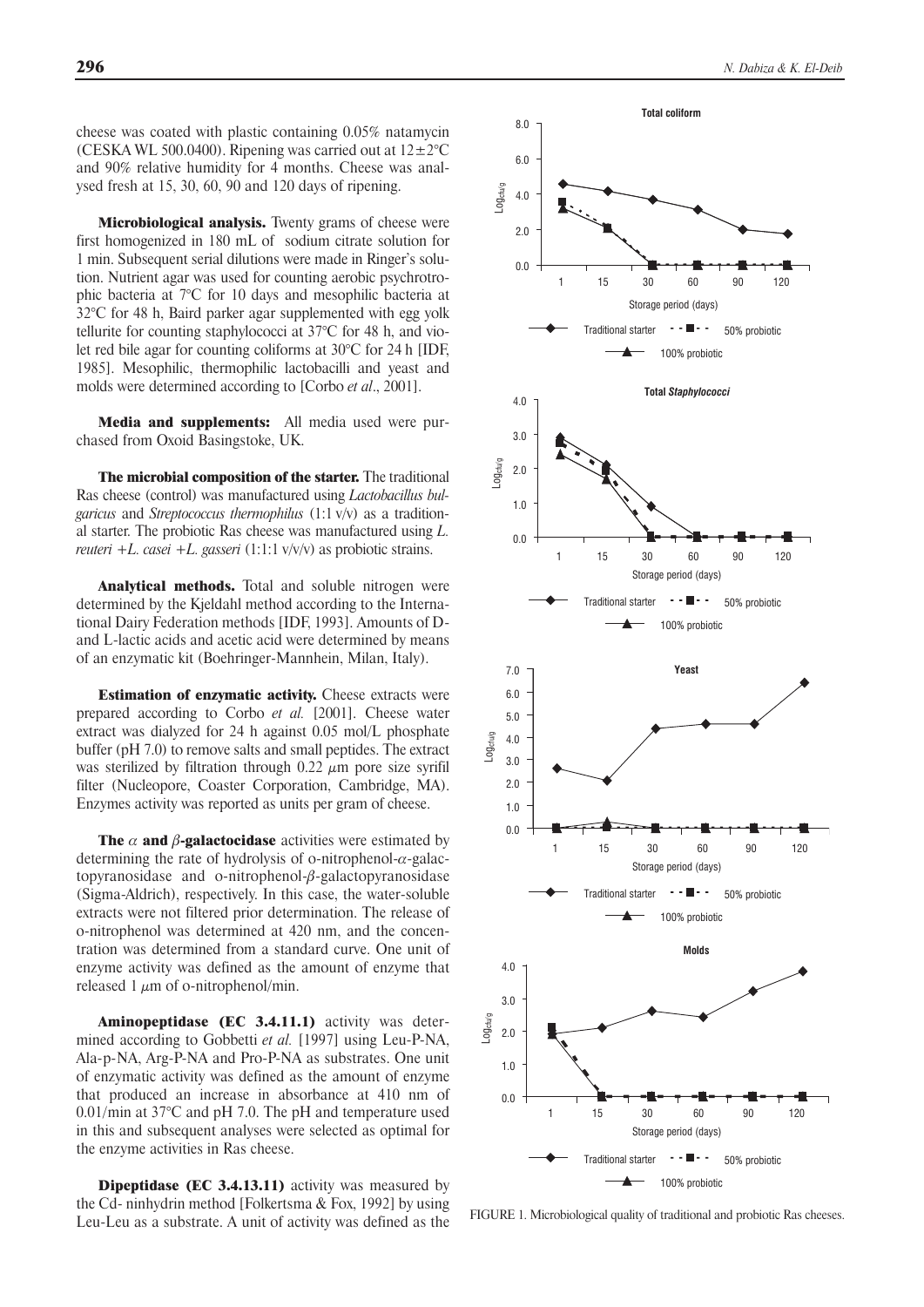amount of enzyme that produced an increase in absorbance of 0.1/min at 505 nm.

Assessment of amino acids. Cheese samples were hydrolysed according to the method of Millipore Cooperative [1987]. Amino acids were analysed with HPLC (Waters Assoc., USA).

Sodium Dodecyl Sulfate Polyacrylamide Gel Electrophoresis (SDS-PAGE). The SDS-PAGE of milk protein and digested protein samples was carried out according to the method described by Laemmli [1970] using an SDS- -Gel electrophoresis apparatus including glass plates, combs, spacer, casting device, gel chamber and a power supply unit (Pharmacia-LKB, Upsalla, Sweden).

### RESULTS AND DISCUSSION

#### Microbial quality

Counts of different microbial groups in cheese during ripening are illustrated in Figures 1 and 2. Total coliforms and total staphylococci disappeared after 30 days and molds disappeared after 15 days from the probiotic cheeses. The cheeses were free from yeasts.

On the other hand, in the control cheese total staphylococci disappeared after 60 days, coliform persisted to the end of ripening  $(1.8 \text{ Log}_{10} \text{cfu})$ , and yeasts and molds increased through ripening till the end with 6.4 and 3.8  $Log_{10}$  cfu/g, respectively. Counts of mesophilic and thermophilic lactic acid bacteria in probiotic cheese showed a slight increase on the 15<sup>th</sup> day of ripening, then declined throughout the ripening period. These two groups were higher in the control cheese.

On the other hand, psychrotrophic bacteria were increased during ripening reaching a final count of 5.0, 4.2 and 4.2  $\text{Log}_{10}$  cfu/g for traditional 50% and 100% probiotic cheeses, respectively, at the end of the ripening period. Yeasts and molds grew on the control cheese surface but probiotic cheeses showed no such a growth.

Results obtained showed the potential advantages of using the above probiotic strains to produce safe and healthy cheese.

In this respect, Osman & Abbas [2001] found that yeast; moulds and coliform bacteria were not detected in probiotic Ras cheese throughout ripening and storage periods. While, Shehata *et al.* [2004] found that yeast and mould, proteolytic, psychrophilic and viable spore forming bacterial counts significantly decreased along the ripening period of Ras cheese. They also found that Ras cheese containing *bifidobacteria*  had the lowest viable undesirable bacterial counts of yeast and moulds counts during the ripening period. Mehanna *et al.* [2002] reported that lactic acid bacteria in soft cheese were slightly increased during storage, but moulds and yeasts were not detected in all probiotic cheeses.

# Chemical analysis

Changes in total nitrogen content (TN) and protein degradation of Ras cheese made with traditional and probiotic strains as indicated by SN/TN ratio is presented in (Table 1). The probiotic Ras cheese with 50% replacement had nearly the same average amount of total nitrogen (TN) of the traditional Ras cheese. But probiotic Ras cheese with 100% replacement of probiotic strains contained higher TN. Pro-



FIGURE 2. Microbiological quality of traditional and probiotic Ras cheeses.

tein breakdown in probiotic Ras cheese was higher than in traditional Ras cheese (control). Lactic acid and acetic acid contents were also higher than in the control cheese. The production of lactic acid and acetic acid during ripening of cheese mainly depended on the residual lactose in the curd.

Desjardins *et al*. [1990] found that the proteolysis of probiotic Ras cheese was higher than of the control.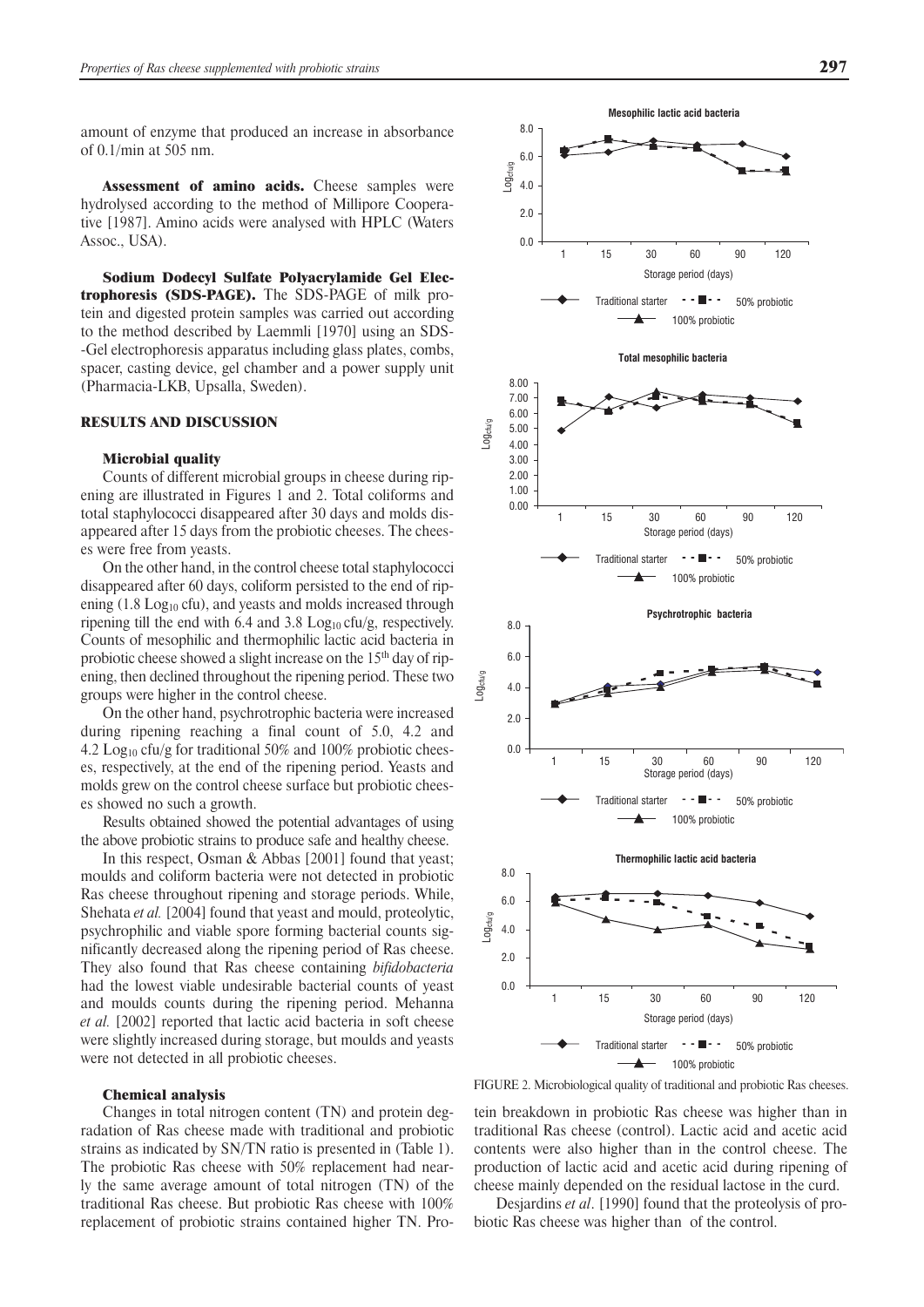| $\mu$ and $\mu$ and $\mu$ and $\mu$ and $\mu$ |                       |                  |         |
|-----------------------------------------------|-----------------------|------------------|---------|
| Analysis                                      | Traditional<br>cheese | Probiotic cheese |         |
|                                               |                       | 50%              | 100%    |
|                                               | Average               | Average          | Average |
| Total nitrogen $(\%)$                         | 16.01                 | 16.19            | 18.02   |
| Soluble nitrogen $(\%)$                       | 7.31                  | 7.95             | 8.83    |
| $SN/TN$ $(\%)$                                | 74                    | 7.61             | 7.72    |

TABLE 1. Chemical analysis of traditional and probiotic Ras cheeses after 120 days of ripening.

\*Each value represents the average of two cheese samples.

\*\* 50 and 100 % replacements of Normal starter with probiotic strains.

Lactic acid (D+L)(g /kg) 10.04 10.61 11.21 Acetic acid (g /kg) 0.9 1.31 1.91

This increase could be attributed to the acidity and the starter culture used in probiotic Ras cheese. It is well known that higher acidity enhances the rennet action and the other acidic proteases enzymes [Gouda *et al.,* 1992; Metwally *et al*., 1984; Fox, 1969].

#### Enzymes activity

Data presented in Table 2 revealed that the contents of enzymes in probiotic Ras cheeses were higher than in the traditional Ras cheese and that the enzyme activities were dependent on the percentage of probiotic strains replacement.

TABLE 2. Enzyme specific activities (u/g) in traditional and probiotic Ras cheeses after 120 day of ripening.

| Enzymatic activity      | Traditional<br>cheese | Probiotic cheese |         |
|-------------------------|-----------------------|------------------|---------|
|                         |                       | 50 %             | $100\%$ |
| $\alpha$ -Galactosidase | 3.90                  | 995              | 10.09   |
| $\beta$ -Galactosidase  | 44.01                 | 69.52            | 72.69   |
| Amino peptidase         | 24.85                 | 41.26            | 42.01   |
| Dipeptidase             | 56.45                 | 8792             | 86 27   |

\*Each value represents the average of two cheese samples.

\*\* 50% and100% replacements of Normal starter with probiotic strains.

Residues of dipeptidase and amino peptidase are important for proteolysis in cheese because they cause primary hydrolysis of caseins into peptides that are available for further degradation by enzymes produced from lactic acid cultures used.

The highest  $\alpha$  and  $\beta$ -galactosidase activities were found when probiotic strains (*L. reuteri; L. casei* and *L. gasseri*) are used either individually or in a mixture with the traditional culture of control cheese. Therefore, the addition of probiotic strains to Ras cheese provide a lactose- free cheese. Moreover the high  $\beta$ -galactosidase activity, probably improves tolerance for other dairy products by individuals who suffer from lactose intolerance [Corbo *et al.,* 2001]. In addition the increased tolerance to dairy products that contain viable lactic acid bacteria is related to the intestinal lactose hydrolysis by enzymes that are released from some bacteria during transit or colonization of the small intestine [Kilara & Shahani, 1976; Kolars *et al.*, 1984].

### Free amino acids content

A summary of individual free amino acids in traditional and probiotic Ras cheese at the ripening is shown in Table 3. The distribution of free amino acids contents in cheeses had changed with type of strains used and their concentrations. The  $100\%$  TABLE 3. Formation of free amino acids in traditional Ras cheese and probiotic Ras cheese (mg/g cheese) after 120 days of ripening.

| Amino acids                            | Traditional<br>cheese | Probiotic cheese |        |  |  |  |
|----------------------------------------|-----------------------|------------------|--------|--|--|--|
|                                        |                       | 50%              | 100%   |  |  |  |
| Essential amino acids                  |                       |                  |        |  |  |  |
| Leucine                                | 21.61                 | 22.01            | 23.21  |  |  |  |
| Arginine                               | 7.51                  | 7.62             | 8.21   |  |  |  |
| Lysine                                 | 6.41                  | 6.45             | 6.9    |  |  |  |
| Histadine                              | 5.40                  | 5.77             | 5.81   |  |  |  |
| Phenyl alanine                         | 10.7                  | 11.2             | 11.6   |  |  |  |
| Methonine                              | 5.9                   | 6.1              | 6.42   |  |  |  |
| Valine                                 | 11.6                  | 12.55            | 12.64  |  |  |  |
| <b>Total essential amino acids</b>     | 69.13                 | 71.7             | 74.79  |  |  |  |
| Non essential amino acids              |                       |                  |        |  |  |  |
| Glutamic acid                          | 48.6                  | 48.81            | 48.88  |  |  |  |
| Aspertic acid                          | 19.9                  | 19.71            | 19.81  |  |  |  |
| <b>Alanine</b>                         | 8.16                  | 8.95             | 9.02   |  |  |  |
| Asparagine                             | 7.40                  | 7.46             | 7.51   |  |  |  |
| Serine                                 | 5.19                  | 5.41             | 6.42   |  |  |  |
| Tyrosine                               | 14.61                 | 14.98            | 15.6   |  |  |  |
| Glycine                                | 3.84                  | 3.91             | 4.41   |  |  |  |
| Proline                                | 20.1                  | 21.4             | 21.7   |  |  |  |
| <b>Total non essential amino acids</b> | 127.8                 | 130.63           | 133.35 |  |  |  |

\*Each value represents the average of two cheeses

probiotic replacement yielded the highest concentration of free amino acids. The lowest levels were recorded with traditional cheese. Recommendable increases were observed for total essential and non essential amino acids with probiotic cultures.

It is inferred that the amino acids are not formed by the action of rennet but by the enzymes released by lactic acid bacteria of the starter.

Glutamic acid, leucine, aspartic acid, tyrosine, valine and phenylalanine were generally in higher proportion in all cheeses. Similar results revealed that microbial strain of *L. casei–casei L<sub>2</sub>* A gave the best quality cheese with higher amounts of the total amino acids [Puchades *et al*., 1989].

# Protein degradation by polyacrylamide gel electrophoresis (SDS-PAGE)

The electrophoretic patterns of fresh and ripened cheeses are illustrated in Figures 3 and 4. The intensity of casein fraction bands increased by ripening, indicating the increase in their concentration. The bands of the control cheese were less intense indicating that probiotic strains exhibited more proteolytic effect than the control strain. The fractions appeared as reported by El-Shibiny [1978], Mahran *et al.* [1988] and Shehata *et al.* [2004],  $\kappa$ -Casein in the slow moving region, and  $\beta$ -casein,  $\alpha_s$ -casein in the fast moving region.

Similar observations were made by Ramos *et al.* [1988] who mentioned that fresh curd of Domiati cheese showed a very limited proteolysis. Regarding the probiotic Ras cheeses (Figure 3) shows the electrophoregram after 15 days of the ripening. The disappearance of  $\kappa$ -casein and the highest reduction of  $\beta$ -casein bands density and intensity were found in probiotic Ras cheese with 100% replacement. While probiotic Ras cheese with 50% replacement recorded the highest concentration in bands den-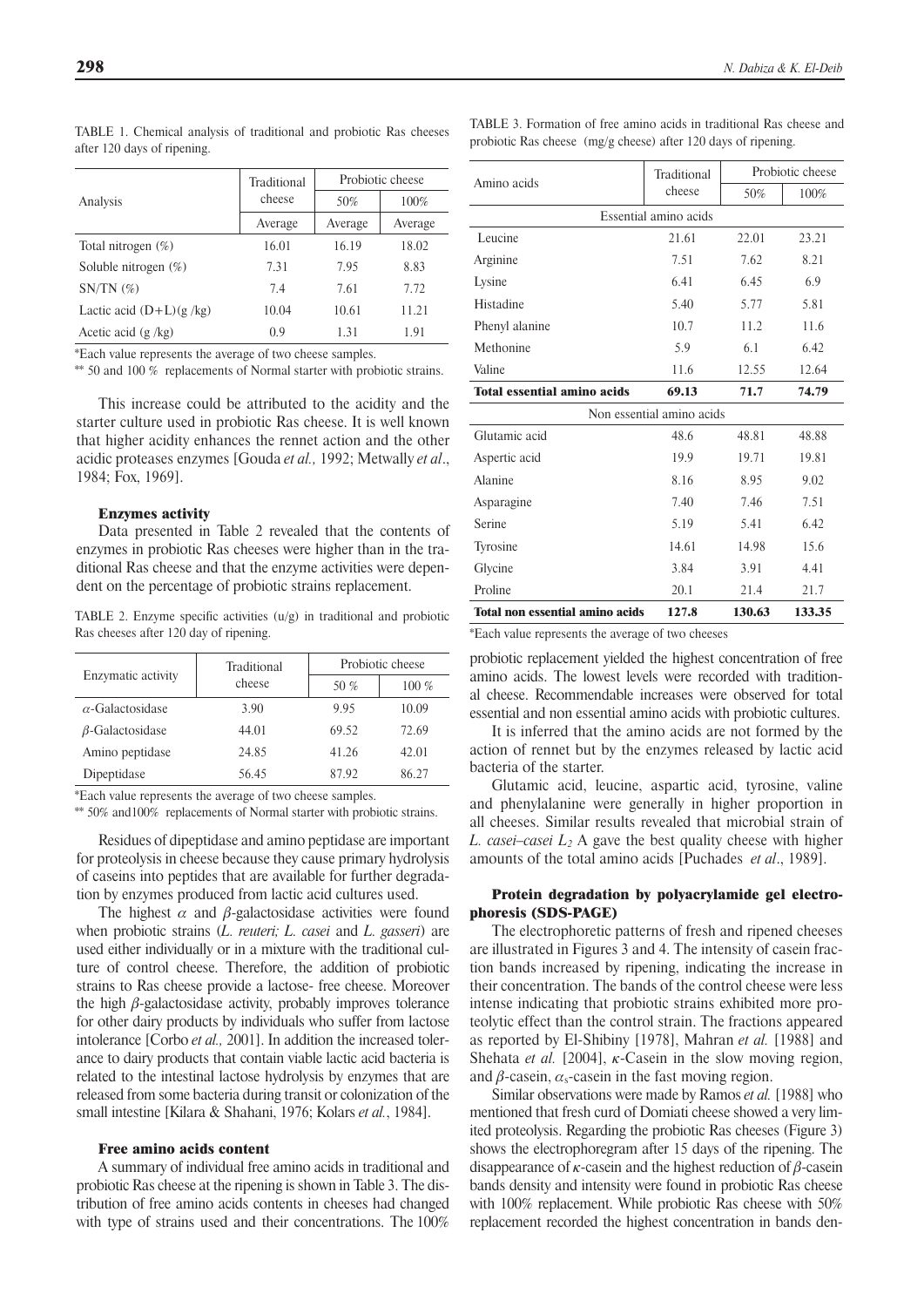

**(B) Treatments: 50% and 100% replacements**







FIGIURE 3. Electrophoretic pattern of traditional and probiotic Ras cheese: waxed (2, 5, 8, 9, 10, 11) unwaxed (1, 3, 4, 6, 7, 12).

sity and intensity especially in waxed cheese (slot 5). On the other hand, the lowest intensity of  $\kappa$ -casein and  $\beta$ -casein were observed in unwaxed cheese with 50% replacement. The intensive bands were  $\alpha_s$ -casein in all cheese samples.

After 30 days of the ripening, there were observed differences in bands density and intensity for traditional and probiotic Ras cheese (Figure 3) as well as between waxed and unwaxed cheese. The highest protein degradation was observed in probiotic Ras cheese with 100% replacement (slots 10, 11, 12). On the other hand, a new band was observed in the fast moving region of all cheeses, being the highest density and intensity for probiotic Ras cheese with 100% replacement compared with traditional and 50% replacement.

After 60 days of the ripening period, the bands density

and intensity were reduced in probiotic Ras cheese as compared to traditional Ras cheese especially in the case of  $\beta$ -casein bands. Waxed cheese recorded the same bands similar to the traditional Ras cheese (Figure 4).

After 90 days of the ripening period, the density and intensity of bands were reduced as compared with traditional Ras cheese

# **(A) Control**





15 Days



30 Days



FIGURE 4. Electrophoretic pattern of traditional and probiotic Ras cheese: waxed (14, 17, 20, 22) unwaxed (13, 15, 16, 18, 19, 21, 23, 24).